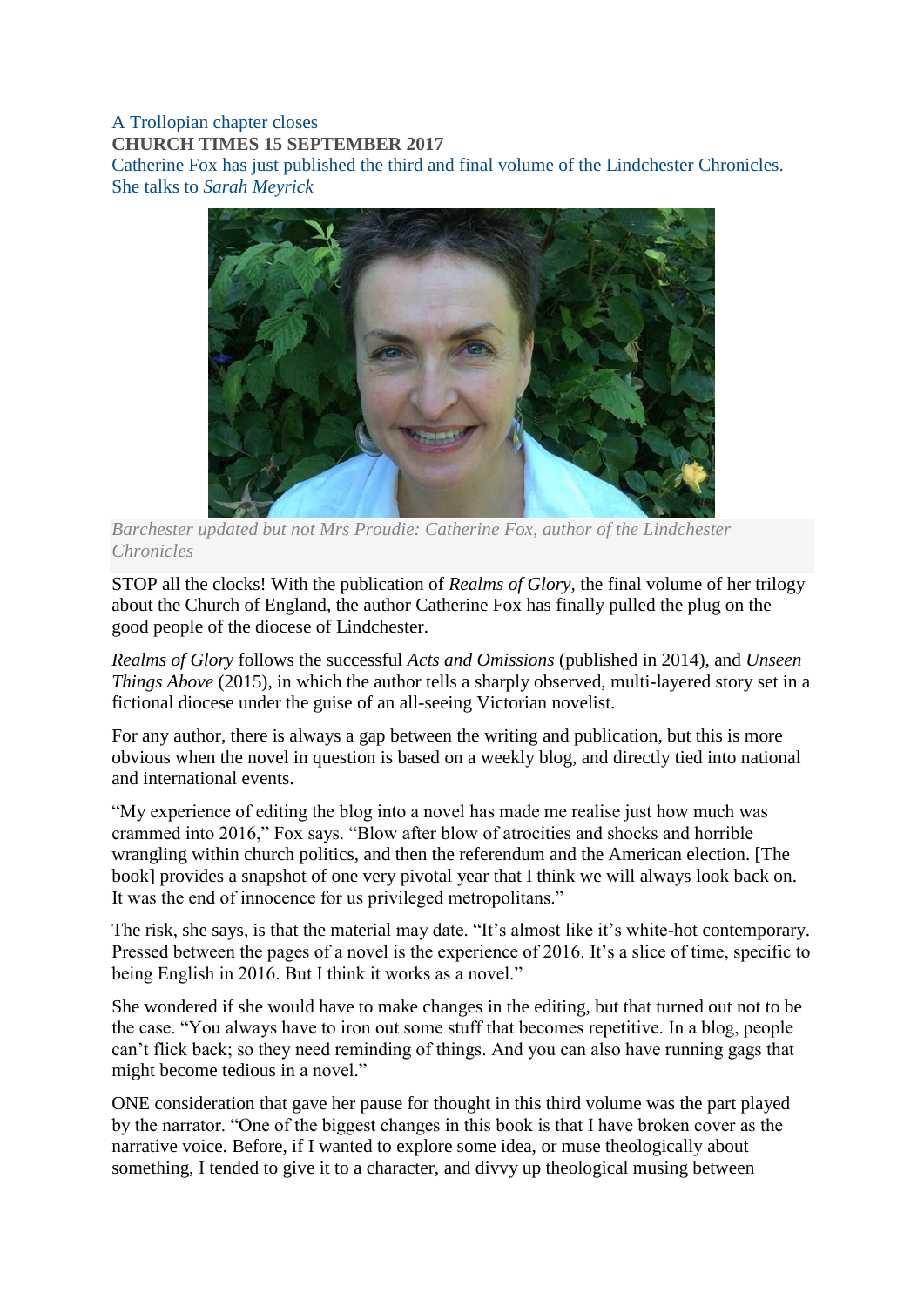different characters. But there were times in 2016 when things were so serious that the narrative voice was where this had to be."

The narrative voice is something that people either love or hate, she says, because it is intrusive. "It stands in a tradition where it is a totally normal device. It would be difficult to do a pastiche of a Victorian novel without leaning in, saying 'Dear reader' from time to time"

But the choice to make more serious comment through the narrator in *Realms of Glory* meant that her head was above the parapet. "It's not that it's autobiographical, but that felt much more exposed. But it seemed to work in the blog. People were stunned, and [the device] captured that. I wondered, in the editing, if I would divvy this up among the characters; but, when it came to it, it would have felt like a cop-out, even if it ironed out the risk. So I didn't."

THE series definitely marks the end of the story, she says. She has no intention of "cranking out a soap opera" about the Church of England. This is partly, she says, because her experience of church life is increasingly remote from most people's experience. Her husband, Peter Wilcox, formerly Dean of Liverpool, was recently appointed Bishop of Sheffield.

It is time, therefore, to go and write something different. She admits that she will miss certain characters (she mentions Jane and Matt). She also wanted to get the story to a point where she "could safely let Freddie go": Freddie is a young tenor lay clerk with a deeply ingrained habit of self-sabotage. (To avoid spoilers, it is safest to say simply that the ending is bittersweet.)

The books were written before her husband was consecrated bishop. Does his new office bring any constraints to her writing? "I don't know," she says. (When we speak, he is yet to be installed.) "What I write is highly edited; I'm quite used to that. I have my rules of engagement on Twitter, and it's what your mother taught you: 'If you can't say anything nice, don't say anything at all.' If I can't think of anything quirky or funny or positive to say, I will be silent. I can't bear wrangling on Twitter. So it's probably more of the same."

THERE is an extra twist, in that his nomination came about under unusual circumstances, involving the withdrawal of the Rt Revd Philip North — just the sort of thing that might happen in the diocese of Lindchester. She knows that readers are always looking for clues in her books: "There's always a tendency or temptation when a writer is writing about a recognisable world that there are flutters of excitement about particular characters.

"In a way, I've set myself up for that, because it's tied to the real contours of 2016. Sometimes, I use anecdotes that are funny, but I would really not want to be ransacking personal stories. I would be appalled."

Her detractors, she says, tend to focus on some of the strong language that she uses. "It affects people's eyesight," she says. "They think they see it everywhere. So they say, 'All the characters, lay and ordained, swear all the time' — and they really don't. Some of them do. The other thing they say is that I take cheap shots at Evangelicals. That is hard. I'd say I take them at everybody."

*REALMS OF GLORY* is the darkest of the three volumes, and contains much handwringing about the state of the Church. Is she optimistic about the Church of England? "Yes, because I'm optimistic about God. I think: who knows how the next 25 years will unfold? We may not have the C of E in the form we currently cherish and loathe.

"But I don't think the figures in church decline are the end of the story. A recent survey said that one in six young people self-identify as Christians. And that might be because the vicar came into assembly, or we went on a visit to church. But some people [in the Church] set